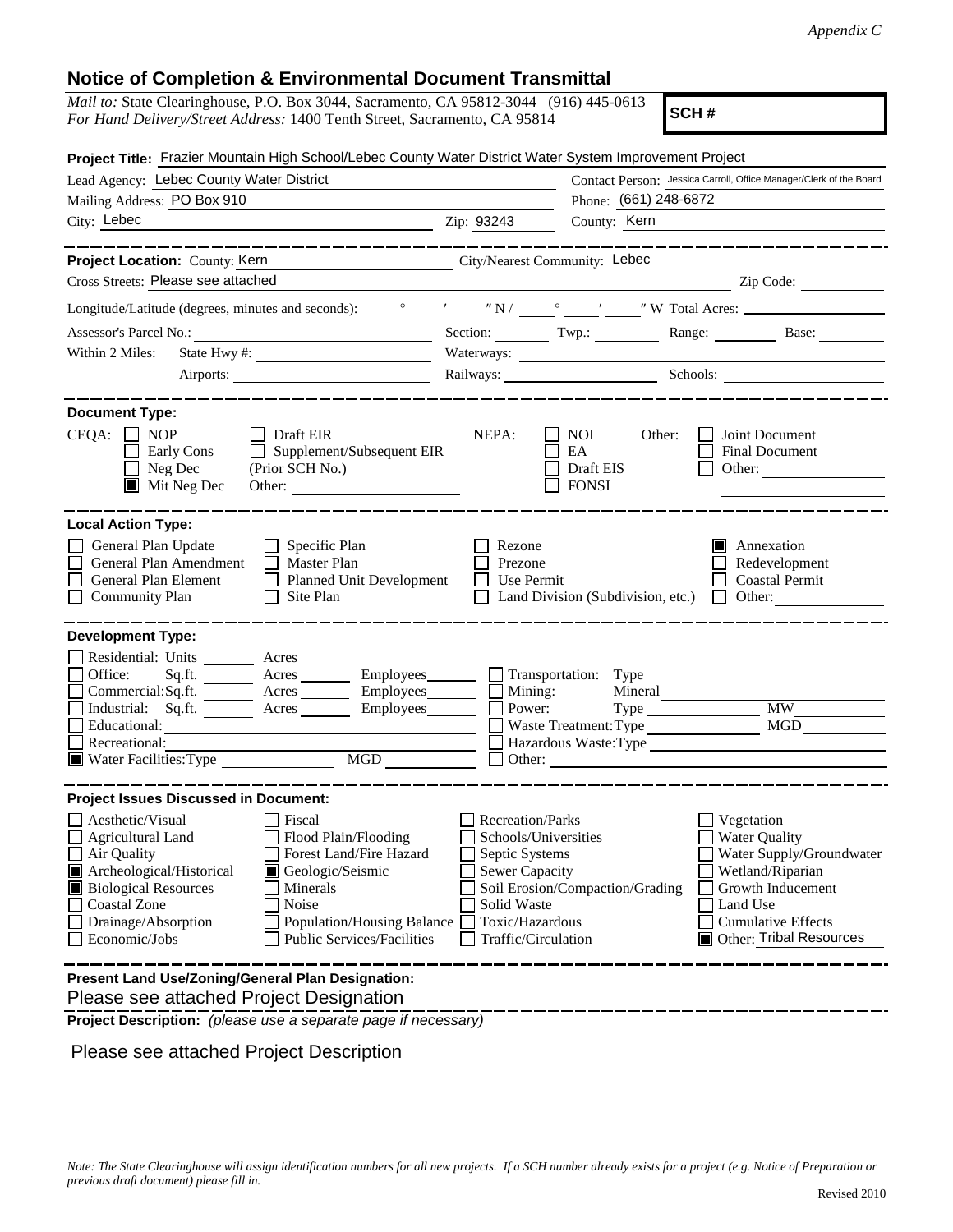# .<br>Reviewing Agencies Checklist Reviewing Agencies Checklist<br>Lead Agencies may recommend State Clearinghouse distribution by marking agencies below with and "X".

| Lead Agencies may recommend State Clearinghouse distribution by marking agencies below with and "X".<br>If you have already sent your document to the agency please denote that with an "S". |                                                     |  |  |
|----------------------------------------------------------------------------------------------------------------------------------------------------------------------------------------------|-----------------------------------------------------|--|--|
| Air Resources Board<br>X.                                                                                                                                                                    | Office of Historic Preservation                     |  |  |
| Boating & Waterways, Department of                                                                                                                                                           | Office of Public School Construction                |  |  |
| California Emergency Management Agency                                                                                                                                                       | Parks & Recreation, Department of                   |  |  |
| California Highway Patrol                                                                                                                                                                    | Pesticide Regulation, Department of                 |  |  |
| Caltrans District # 6<br>X.                                                                                                                                                                  | <b>Public Utilities Commission</b>                  |  |  |
| <b>Caltrans Division of Aeronautics</b>                                                                                                                                                      | Regional WQCB $#$                                   |  |  |
| <b>Caltrans Planning</b>                                                                                                                                                                     | Resources Agency                                    |  |  |
| Central Valley Flood Protection Board                                                                                                                                                        | Resources Recycling and Recovery, Department of     |  |  |
| Coachella Valley Mtns. Conservancy                                                                                                                                                           | S.F. Bay Conservation & Development Comm.           |  |  |
| <b>Coastal Commission</b>                                                                                                                                                                    | San Gabriel & Lower L.A. Rivers & Mtns. Conservancy |  |  |
| Colorado River Board                                                                                                                                                                         | San Joaquin River Conservancy                       |  |  |
| Conservation, Department of                                                                                                                                                                  | Santa Monica Mtns. Conservancy                      |  |  |
| Corrections, Department of                                                                                                                                                                   | <b>State Lands Commission</b><br>X.                 |  |  |
| Delta Protection Commission                                                                                                                                                                  | SWRCB: Clean Water Grants                           |  |  |
| Education, Department of                                                                                                                                                                     | <b>SWRCB: Water Quality</b>                         |  |  |
| <b>Energy Commission</b>                                                                                                                                                                     | <b>SWRCB: Water Rights</b>                          |  |  |
| Fish & Game Region #                                                                                                                                                                         | Tahoe Regional Planning Agency                      |  |  |
| Food & Agriculture, Department of                                                                                                                                                            | Toxic Substances Control, Department of             |  |  |
| Forestry and Fire Protection, Department of                                                                                                                                                  | Water Resources, Department of                      |  |  |
| General Services, Department of                                                                                                                                                              |                                                     |  |  |
| Health Services, Department of                                                                                                                                                               | Other: SJVAPCD, Region<br>Х                         |  |  |
| Housing & Community Development                                                                                                                                                              | $\mathsf{X}$<br>Other: Kern LAFCo                   |  |  |
| Native American Heritage Commission                                                                                                                                                          |                                                     |  |  |
| Local Public Review Period (to be filled in by lead agency)<br>Starting Date September 25, 2020                                                                                              | Ending Date October 26, 2020                        |  |  |
|                                                                                                                                                                                              |                                                     |  |  |
| Lead Agency (Complete if applicable):                                                                                                                                                        |                                                     |  |  |
| Consulting Firm: Provost & Pritchard Consulting Group                                                                                                                                        | <b>Applicant: Lebec County Water District</b>       |  |  |
| Address: 1800 30th Street, Ste 280                                                                                                                                                           | Address: 323 Frazier Mountain Park Road             |  |  |
| City/State/Zip: Bakersfield, CA 93301                                                                                                                                                        | City/State/Zip: Lebec, CA 93243                     |  |  |
| Contact: Dena Giacomini                                                                                                                                                                      | Phone: (661) 248-6872                               |  |  |
| Phone: (661) 616-5900                                                                                                                                                                        |                                                     |  |  |
| <b>Signature of Lead Agency Representative:</b>                                                                                                                                              | Date: 9-232-20                                      |  |  |
| Authority cited: Section 21083, Public Resources Code. Reference: Section 21161, Public Resources Code.                                                                                      |                                                     |  |  |

Authority cited: Section 21083. Public Resources Code. Reference: Section 21161, Public Resources Code.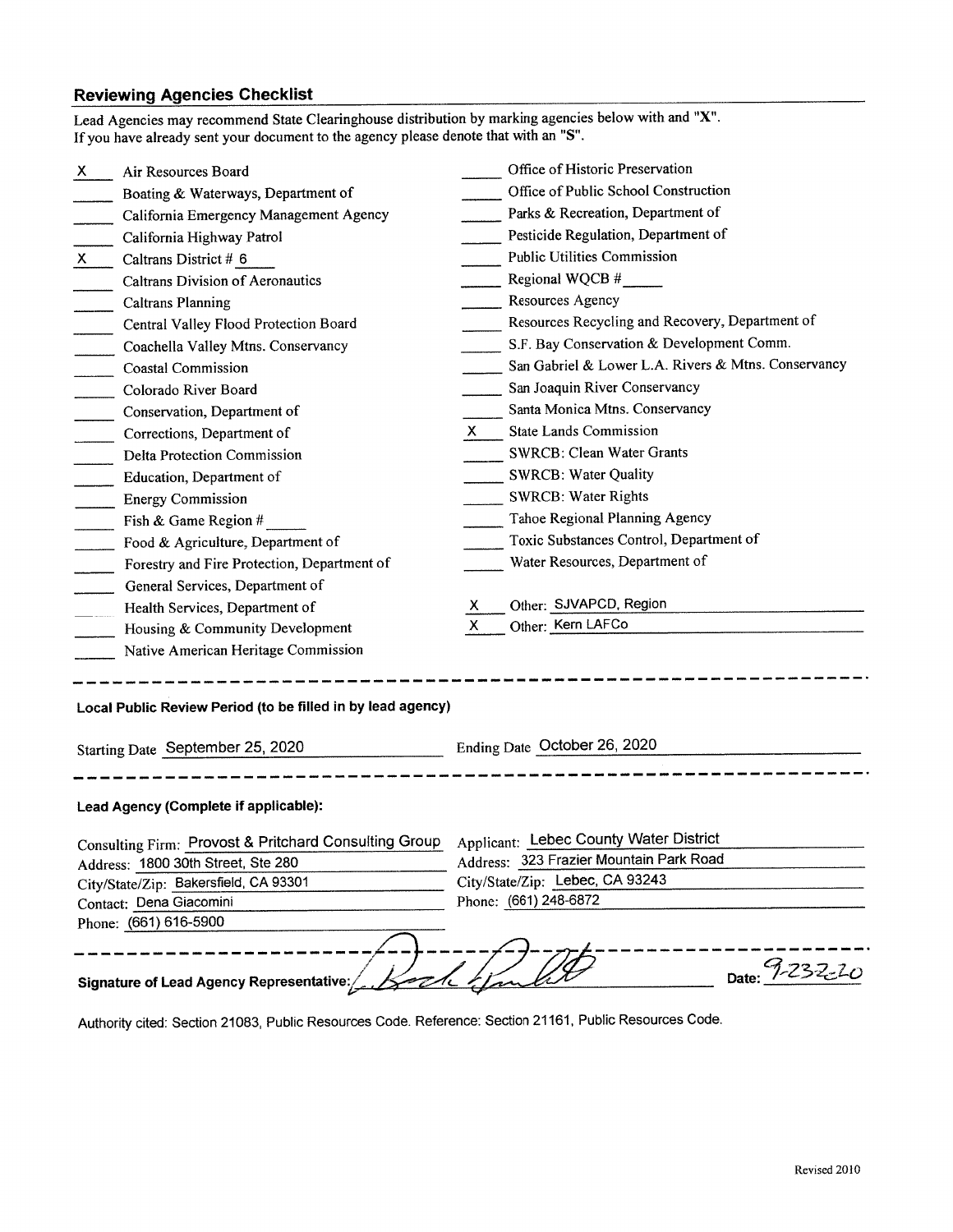# **Project Location** Project Location

The APE is located near the town of Lebec in southern Kern County, California. The proposed Project route The APE is located near the town of Lebec in southern Kern County, California. The proposed Project route is along the I-5 freeway southbound, through the 1-5 rest stop northbound, on Tejon Ranch property, along Frazier Mountain Park Road to the LCWD Chimney Water Tanks and through State Lands to FMHS. Frazier Mountain Park Road to the LCWD Chimney Water Tanks and through State Lands to FMHS. Assessor's Parcel Numbers are listed in **Table 1**: Assessor's Parcel Numbers are listed in Table 1:

### **Table 1. Project Assessor Parcels**  Table 1. Project Assessor Parcels

| <b>Project Component</b>                                      | <b>Assessor Parcel Numbers Involved</b>    |
|---------------------------------------------------------------|--------------------------------------------|
| Pressure zone interconnection pipeline on western side of I-5 | 255-540-(47, 50); 255-700-24               |
| Water pipeline from Well Site to Distribution System          | 255-540-50                                 |
| <b>Chimney Canyon Tank Site</b>                               | 255-470-43                                 |
| LCWD Well No. 4 site                                          | 255-700 (04 & 39); 255-290-19              |
| Pipeline Along Frazier Mountain Road                          | 255-310-(16, 31, 55); 255-620-(48, 60, 59) |
| FMHS pipeline, booster pump station & water storage tank      | 255-560-(18, 33-36)                        |

## **Latitude and Longitude** Latitude and Longitude

The APE is located at the following approximate latitudes and longitudes: The APE is located at the following approximate latitudes and longitudes:

| <b>Table 2. Project Latitude/Longitude</b>    |                                   |                                     |
|-----------------------------------------------|-----------------------------------|-------------------------------------|
| <b>Project Component</b>                      | Latitude                          | Longitude                           |
| Pressure zone interconnection pipeline on     | 34° 49' 58.05" N                  | 118° 51" 59.86" W                   |
| western side of I-5                           |                                   |                                     |
| Water pipeline from Well Site to Distribution | 34° 49' 49.79" N                  | 118° 53" 46.25" W                   |
| System                                        |                                   |                                     |
| Chimney Canyon Tank Site                      | 34° 49' 22.38" N                  | 118° 52" 7.69" W                    |
| LCWD Well No. 4 site                          | 34° 49' 39.09" N                  | 118° 52" 10.06" W                   |
| Pipeline Along Frazier Mountain Road          | 34° 49' 9.49" N (east/beginning)  | 118° 52" 58.74" W (east/beginning)  |
|                                               | 34° 49′ 12.54″ N (west/ending)    | 118° 54" 10.24" W (west/ending)     |
| FMHS pipeline, booster pump station & water   | 34° 49' 4.99" N (north/beginning) | 118° 53" 46.48" W (north/beginning) |
| storage tank                                  | 34° 47' 48.70" N (south/ending)   | 118° 53" 33.78" W (south/ending)    |

## **General Plan Designation** General Plan Designation

The Kern County General Plan designates the APE as follows: The Kern County General Plan designates the APE as follows:

#### **Table 3. Project General Plan Designations**

| <b>Project Component</b>                                      | <b>General Plan Designation</b>                  |
|---------------------------------------------------------------|--------------------------------------------------|
| Pressure zone interconnection pipeline on western side of I-5 | State or Federal Land                            |
| Water pipeline from Well Site to Distribution System          | State or Federal Land                            |
| Chimney Canyon Tank Site                                      | Light Industrial                                 |
| LCWD Well No. 4 site                                          | Tejon Mountain Village Specific Plan             |
| Pipeline Along Frazier Mountain Road                          | General Commercial, Service Industrial, Resource |
|                                                               | Management                                       |
| FMHS pipeline, booster pump station & water storage tank      | Frazier Park/Lebec Specific Plans                |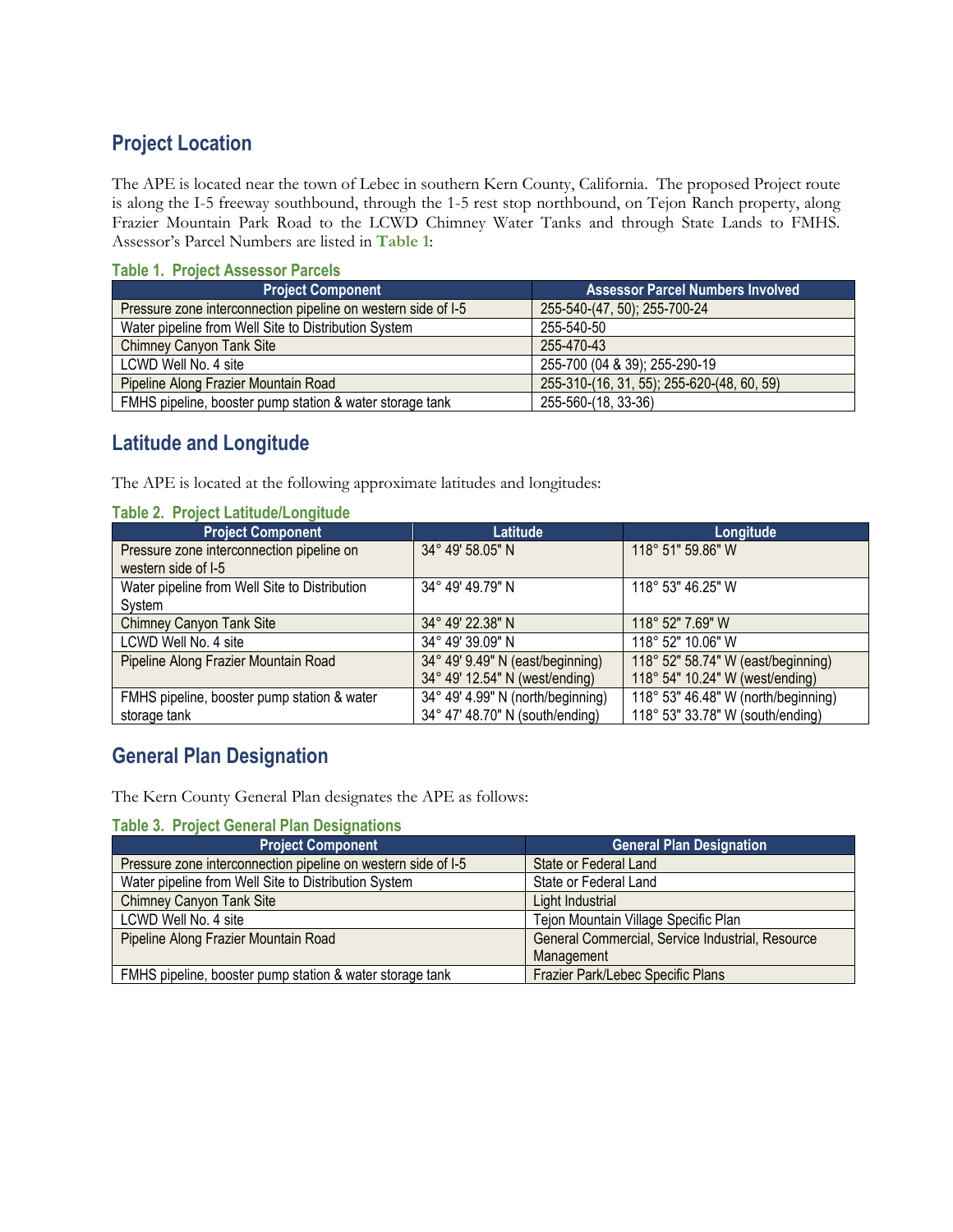## **Zoning** Zoning

The APE is zoned as follows The APE is zoned as follows

|  |  | <b>Table 4. Project Zoning</b> |
|--|--|--------------------------------|
|  |  |                                |

| <b>Project Component</b>                                         | Zoning                                                                                                                                                       |                                                                                                                                                          |                                                               |
|------------------------------------------------------------------|--------------------------------------------------------------------------------------------------------------------------------------------------------------|----------------------------------------------------------------------------------------------------------------------------------------------------------|---------------------------------------------------------------|
|                                                                  | <b>Kern County</b>                                                                                                                                           | <b>Tejon Mountain Village</b><br><b>Specific Plan</b>                                                                                                    | <b>Frazier Park/Lebec</b><br><b>Specific Plan</b>             |
| Pressure zone interconnection<br>pipeline on western side of I-5 | Limited Agriculture (A-!), General<br>Commercial (C-2), Precise<br>Development (PD), Geologic<br>Hazard (GH), Flood Plain<br>Secondary (FPS), Estate (E(20)) | N/A                                                                                                                                                      | N/A                                                           |
| Water pipeline from Well Site to<br>Distribution System          | A-1 and FPS.                                                                                                                                                 | 29 Dwelling Units/Net<br>Acres Maximum (5.1),<br><b>Highway Commercial</b><br>(6.3), Other Facilities<br>(3.3), and Parks and<br>Recreation Areas (3.1). | N/A                                                           |
| Chimney Canyon Tank Site                                         | $E(2 \frac{1}{2})$ , Residential Suburban<br>(RS), Mobilehome (MH)                                                                                           | N/A                                                                                                                                                      | <b>Urbanized Commercial</b><br>and Low Density<br>Residential |
| LCWD Well No. 4 site                                             | Special Planning (SP),<br>Recreation-Forestry (RF)                                                                                                           | 5.1, 6.3, 3.3, and 3.1.                                                                                                                                  | N/A                                                           |
| Pipeline Along Frazier Mountain<br>Road                          | Light Industrial (M-1), Medium<br>Industrial (M-2), FPS, Highway<br>Commercial (CH), Natural<br>Resource (NR(20)), and PD.                                   | N/A                                                                                                                                                      | Applicable but no zoning<br>designation provided.             |
| FMHS pipeline, booster pump<br>station & water storage tank      | Exclusive Agriculture (A)                                                                                                                                    | N/A                                                                                                                                                      | Applicable but no zoning<br>designation provided.             |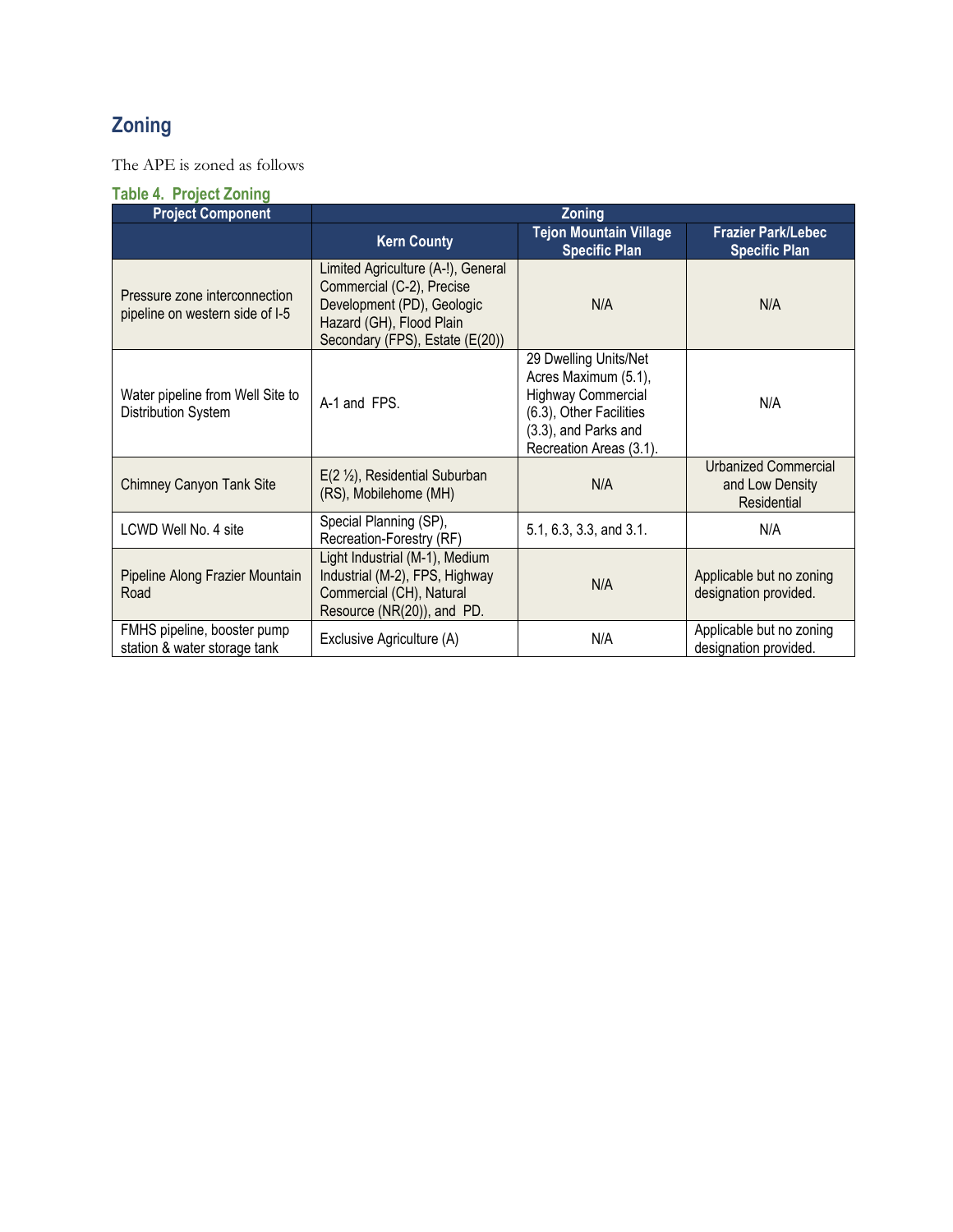# **Project Description** Project Description

The Project is located in southern Kern County within the unincorporated community of Lebec, CA. The The Project is located in southern Kern County within the unincorporated community of Lebec, CA. The Project would be located both east and west of Interstate 5 (I-5) near Frazier Park Mountain Road and the Project would be located both east and west of Interstate <sup>5</sup> (1—5) near Frazier Park Mountain Road and the Lebec rest area. The Project involves the construction and operation of water system improvements for the Lebec rest area. The Project involves the construction and operation of water system improvements for the purpose of improving water quality and capacity in LCWD's water system as well as consolidating the FMHS purpose of improving water quality and capacity in LCWD's water system as well as consolidating the FMHS water system with LCWD. The Project proposes to annex the territory of FMHS into the LCWD, construct necessary infrastructure and operate water system improvements necessary to improve water quality, enhance necessary infrastructure and operate water system improvements necessary to improve water quality, enhance water supply reliability, expand water storage, and replace the FMHS drinking water supply by extending water water supply reliability, expand water storage, and replace the FlVlHS drinking water supply by extending water service to FMHS. service to FMHS.

The following are the components of the Project: The following are the components of the Project:

- 1) Annexation: LCWD plans to annex the territory of FMHS. Annexation would be performed through the Kern Local Agency Formation Commission (LAFCo) to implement a Sphere of Influence1, the Kern Local Agency Formation Commission (LAFCo) to implement <sup>a</sup> Sphere of Influencel, Amendment and Annexation allowing the consolidation of the FMHS water system into the LCWD Amendment and Annexation allowing the consolidation of the FMHS water system into the LCWD water system and facilitate the installation the infrastructure and water tank to supply clean drinking water system and facilitate the installation the infrastructure and water tank to supply clean drinking water to the high school. water to the high school.
- 2) LCWD Well No. 4 (refer to Sheet B1 of Error! Reference source not found.): Drill a new well at a depth of approximately 300 feet below ground surface (bgs) with associated equipment, including a depth of approximately 300 feet below ground surface (bgs) with associated equipment, including <sup>a</sup> new building, diesel fuel tank and power generator. new building, diesel fuel tank and power generator.
- 3) Water pipeline from Well Site to Distribution System (Sheets B2 through B5): construction of 3) Water pipeline from Well Site to Distribution Svstem (Sheets B2 through B5): construction of approximately 0.4 miles of 8-inch diameter pipeline, including a jack and bore of a 24-inch diameter approximately 0.4 miles of 8—inch diameter pipeline, including <sup>a</sup> jack and bore of <sup>a</sup> 24—inch diameter steel casing with 10-inch carrier pipeline under I-5. steel casing with 10—inch carrier pipeline under 1—5.
- 4) Pressure zone interconnection pipeline on the western side of I-5 (Sheets B5 through B7)*:* construction 4) Pressure zone interconnection pipeline on the western side of 1—5 (Sheets B5 through B7): construction of approximately 0.33 linear miles of pressure zone interconnection pipeline. of approximately 0.33 linear miles of pressure zone interconnection pipeline.
- 5) Pipeline Along Frazier Mountain Road between Lebec Road and Cuddy Canyon Road (Sheets A1 through A6): construction of approximately 1.3 linear miles of pipeline along Frazier Mountain Road between Cuddy Canyon Road and Wainright Court to move water from the Well No. 4 to the Chimney between Cuddy Canyon Road and Wainright Court to move water from the Well No. 4 to the Chimney Canyon storage tank. A booster pump station would be installed at the FMHS Well Site (see Sheet A2) Canyon storage tank. A booster pump station would be installed at the FlVlHS Well Site (see Sheet A2) that would boost the pressure to the Chimney Canyon Pressure Zone. that would boost the pressure to the Chimney Canyon Pressure Zone.
- 6) Chimney Canyon Tank Site (Sheet C1): installation of new 200,000-gallon water storage tank. The Chimney Canyon Tank site has six (6) existing tanks. The new tank would bring the total number to Chimney Canyon Tank site has six (6) existing tanks. The new tank would bring the total number to seven (7). seven (7).
- 7) FMHS Water System Improvements (Sheet D1 through D4): construct approximately 1.8 linear miles of new 4-inch diameter drinking water pipeline, add a new 25-gallon per minute (gpm) booster pump of new 4—inch diameter drinking water pipeline, add <sup>a</sup> new 25—gallon per minute (gpm) booster pump station (at the FMHS Well Site), a new power line, and add a new 40,000-gallon irrigation water storage station (at the FMHS Well Site), <sup>a</sup> new power line, and add a new 40,000—gallon irrigation water storage tank at FMHS campus. FMHS's existing water well would be designated for irrigation water, and water tank at FMHS campus. FMHS's existing water well would be designated for irrigation water, and water would be conveyed through the existing 6-inch diameter water pipeline to the new 40,000-gallon water would be conveyed through the existing 6—inch diameter water pipeline to the new 40,000—gallon water storage tank for irrigation of ball fields. The existing 120,000-gallon water storage tank at FMHS would be designated for drinking water and fire protection purposes (with no cross connections between the be designated for drinking water and fire protection purposes (with no cross connections between the irrigation and drinking water systems). irrigation and drinking water systems).

FMHS currently has a water system that serves approximately 300 students and staff. The water system consists FlVlHS currently has a water system that serves approximately 300 students and staff. The water system consists of a well, transmission pipeline, 120,000-gallon storage tank, and distribution pipelines. The transmission of <sup>a</sup> well, transmission pipeline, 120,000—gallon storage tank, and distribution pipelines. The transmission pipeline is used to deliver water from the well to the steel storage tank. Water is diverted by gravity from the tank through a short pipe that branches off into two subsystems, namely a mainline that provides domestic tank through <sup>a</sup> short pipe that branches off into two subsystems, namely <sup>a</sup> mainline that provides domestic water to the main school facilities by gravity, and a mainline that serves the landscaped irrigated areas (e.g.,

<sup>&</sup>lt;sup>1</sup> Sphere of Influence is defined as the probable physical boundary and service area of a local agency. In this case the high school would become part of the LCWD water district boundary. would become partof the LCWD water district boundary.